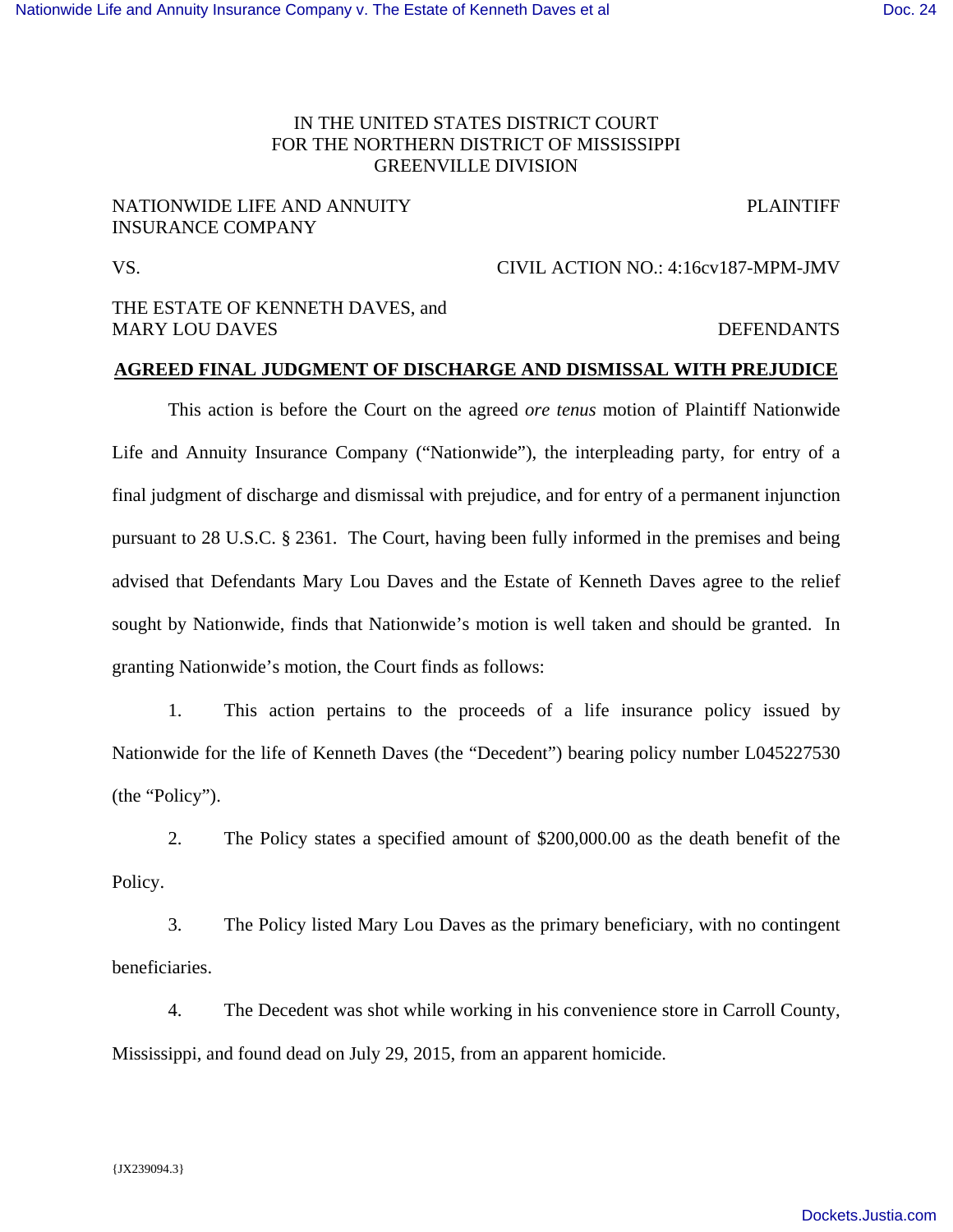5. As a result of local officials' on-going investigation into the Decedent's death and their failure to confirm that Ms. Daves is neither a suspect nor a person of interest in the investigation, Nationwide is uncertain whether it may lawfully pay the Policy proceeds to her or whether she will be precluded by law from recovering the proceeds, in which case the Policy proceeds would be lawfully owed to the Decedent's heirs. *Dill v. So. Farm Bureau Life Ins. Co.*, 797 So. 2d 858, 866 (Miss. 2001) (citing Miss. Code Ann. § 91-1-25; *Gholson v. Smith*, 48 So. 2d 603, 604 (Miss. 1950)).

6. Due to this uncertainty, there are potential competing claims between Ms. Daves and the Estate of Kenneth Daves to the proceeds of the Policy.

7. Nationwide is unable to establish the proper party to receive the Policy proceeds, and faces a potential for double, multiple, or competing liability for the proceeds.

8. On September 13, 2016, Nationwide filed the Complaint in Interpleader (Rec. Doc. 1) against the Defendants Ms. Daves and the Estate of Kenneth Daves in order to interplead the disputed funds and secure a discharge from the Court.

9. The Court has jurisdiction over the parties and the subject matter of this action.

10. Nationwide is a disinterested stakeholder and claims no beneficial interest in the Policy proceeds.

11. On January 17, 2017, Nationwide, with leave of Court, delivered a check made payable to the Clerk of the Court in the amount of \$207,475.46, which comprises the sum of the death benefit arising under the Policy plus accrued interest from the date of death through January 17, 2017.

12. As a disinterested stakeholder, Nationwide should be fully and finally dismissed with prejudice from this action and discharged forever of any and all liability relating in any way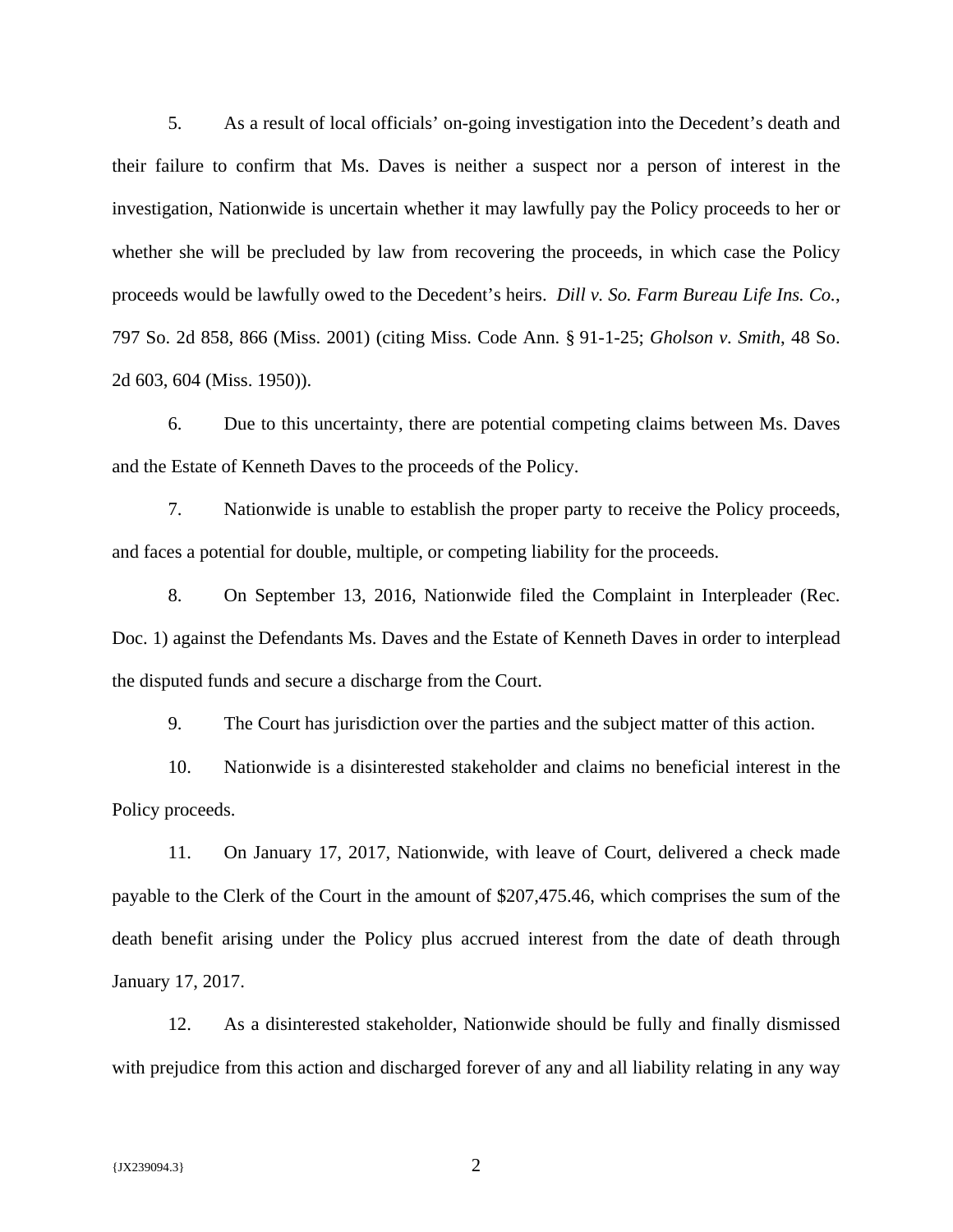to the Policy, to the Defendants, or any other person or entity. *See Auto Parts Mfg. Miss., Inc. v. King Constr. of Houston, L.L.C.*, 782 F.3d 186, 194 (5th Cir. 2015).

13. The parties agree that Nationwide is entitled to receive \$10,000.00 from the funds on deposit with the Court as compensation for Nationwide's costs and reasonable attorneys' fees incurred in connection with this interpleader action. *See Royal Indem. Co. v. Bates*, 307 F. App'x 801, 806 (5th Cir. 2009) (citing *Corrigan Dispatch Co. v. Casa Guzman, S.A.*, 696 F.2d 359, 364 (5th Cir. 1983)). This sum should be paid to Nationwide without delay.

#### **IT IS, THEREFORE, ORDERED AND ADJUDGED** as follows:

A. That the sum of \$207,475.46 is the sum of the death benefit owed under the Policy and accrued interest from the date of death through January 17, 2017.

B. That Nationwide is a disinterested stakeholder entitled to interpleader and that its January 17, 2017 deposit of \$207,475.46 into the registry of the Court exhausted all of its obligations and liability under or in connection with the Policy.

C. That Nationwide is fully, finally, and forever discharged from any and all liability relating in any way to the Policy.

D. That the Defendants and any person acting in or on their behalf, including their agents, attorneys, successors, personal representatives, heirs, devisees, legatees, and assigns, are permanently enjoined and restrained from asserting, instituting, or prosecuting against Nationwide, its parents, subsidiaries, affiliates, agents, employees, officers, directors, attorneys, successors, assigns and administrators, any suit or proceeding in any court, state or federal, for any and all demands, claims, actions, or causes of actions pertaining to the Policy, the amounts payable under the Policy, or the proceeds made the subject of this interpleader action, pursuant to 28 U.S.C. § 2361.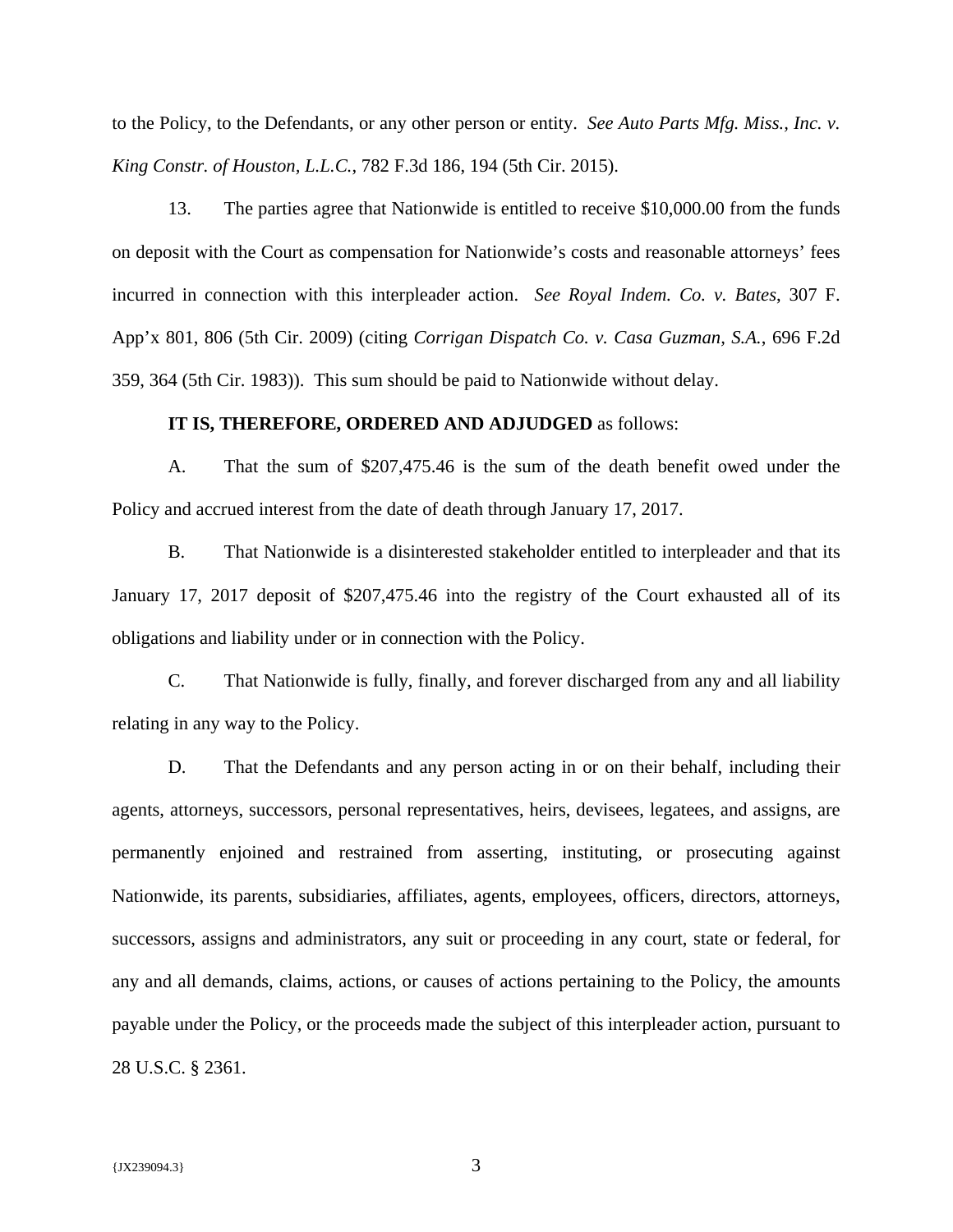E. That Nationwide is dismissed from this action with prejudice.

F. That Nationwide is entitled to an award of \$10,000.00 from the funds on deposit with the Clerk of the Court for Nationwide's costs and reasonable attorneys' fees incurred in connection with this interpleader action. The Clerk of the Court is hereby directed to issue a check made payable to Nationwide Life and Annuity Insurance Company in the amount of \$10,000.00 from the funds deposited by Nationwide within ten days of entry of this judgment.

G. That the Court finds there is no just reason for delay and that this Order constitutes a final judgment under Rule 54(b) of the Federal Rules of Civil Procedure.

**SO ORDERED AND ADJUDGED** this, the 7<sup>th</sup> day of August, 2017.

# **/s/ MICHAEL P. MILLS UNITED STATES DISTRICT JUDGE NORTHERN DISTRICT OF MISSISSIPPI**